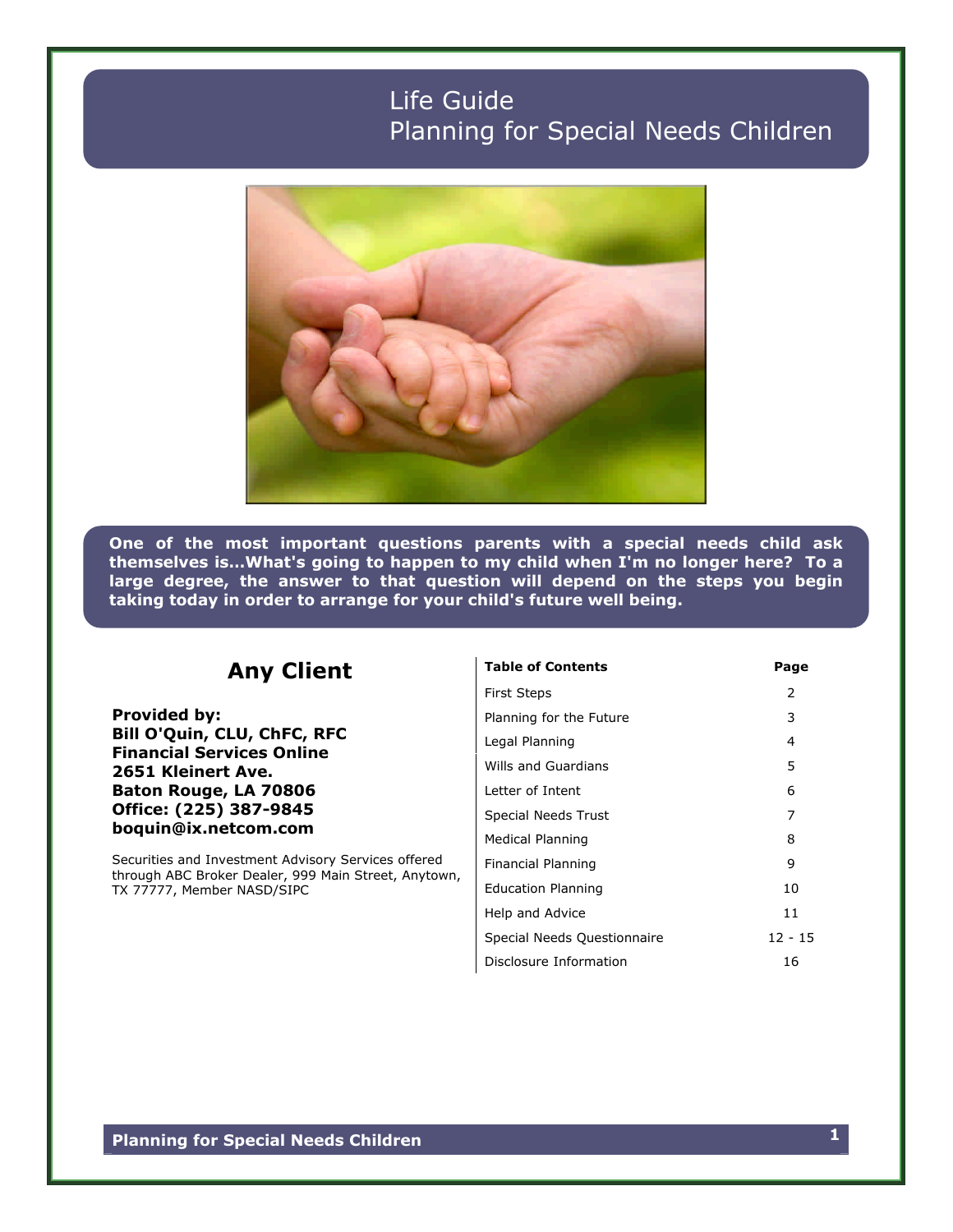## First Steps

#### **What's going to happen to my child when I'm no longer here?**

**In order to begin answering that question, there are certain initial steps you should begin taking today:**

- **Assess Your Child's Prognosis:** Willyourchildeverbeabletoearnaliving…manage assets... live independently? Your evaluation of issues such as these will then guide you in the type of planning you need to complete in order to provide for your child. If you're unsure about your child's future prognosis, be conservative in your assumptions. You can always change your plans in the future.
- **Review Your Financial Situation:** What assets do you have available to provide for your child's future financial needs? What can you do to accumulate additional assets for your child's care.
- **Evaluate Living Arrangements:** Where do you want your child to live after your death, or if you become physically unable to care for your child? Will your child need a guardian (or conservator)?.
- **Understand Government Benefits:** Do you know what government benefits are available and what the requirements are to qualify for these benefits? Government benefits and their requirements can play a major role in your child's future well being. Be aware, however, that improper or careless planning could make your child ineligible for certain benefits. Government benefits fall into two groups:
	- **Entitlement Programs:** Eligibility for entitlement programs is based on meeting certain requirements, such as age, disability or blindness. An individual who, for example, meets the required definition of disability is entitled to receive benefits, regardless of that individual's financial situation.
	- **Needs-Based Programs:** In order to receive benefits from a needs-based program, a disabled individual cannot have income or assets above stated amounts.

**The Special Needs Questionnaire beginning on page 12 may prove helpful in beginning the planning process.**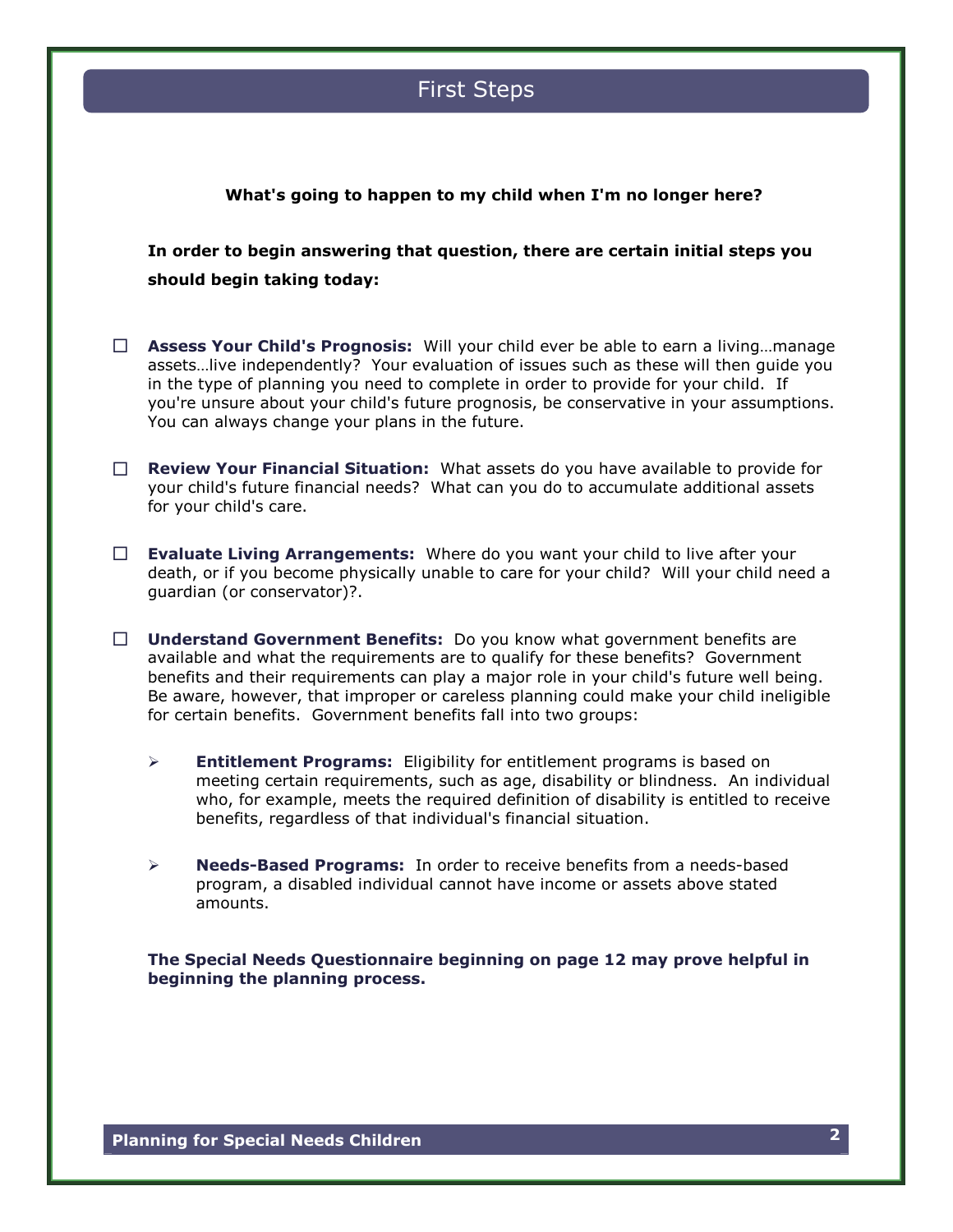## Planning for the Future

**Once your initial assessment is complete, the care and well being of children (be they minor or adult) who are mentally, physically or developmentally disabled can be greatly enhanced by your planning in areas such as:**

- **Legal Planning:** How will your estate be distributed when you die? Who will care for your special needs child when you're no longer able to do so? How can your estate be arranged to provide for your child, but not disqualify your child from receiving government benefits?
- **Medical Planning:** How can you best obtain and pay for the specialized medical care your child may require? Who will oversee your child's medical care when you're no longer here?
- **Financial Planning:** What steps can you take to quarantee that your child will have a financial safety net? What financial aid is available? How should your assets be arranged to best provide for your child's future financial needs?
- **Education Planning:** What steps can you take to make sure that your child receives the best possible education?

**Planning for special needs children is a complex process. Particularly when it comes to legal planning/legal documents, you are strongly advised to consult an attorney with experience in estate planning for families with children with special needs. The National Academy of Elder Law Attorneys is a professional association of attorneys with skills in planning for the elderly and people with special needs. More information is available at http://www.naela.org. Alternatively, a local organization that provides services to the disabled may be able to recommend an attorney with these specialized skills.**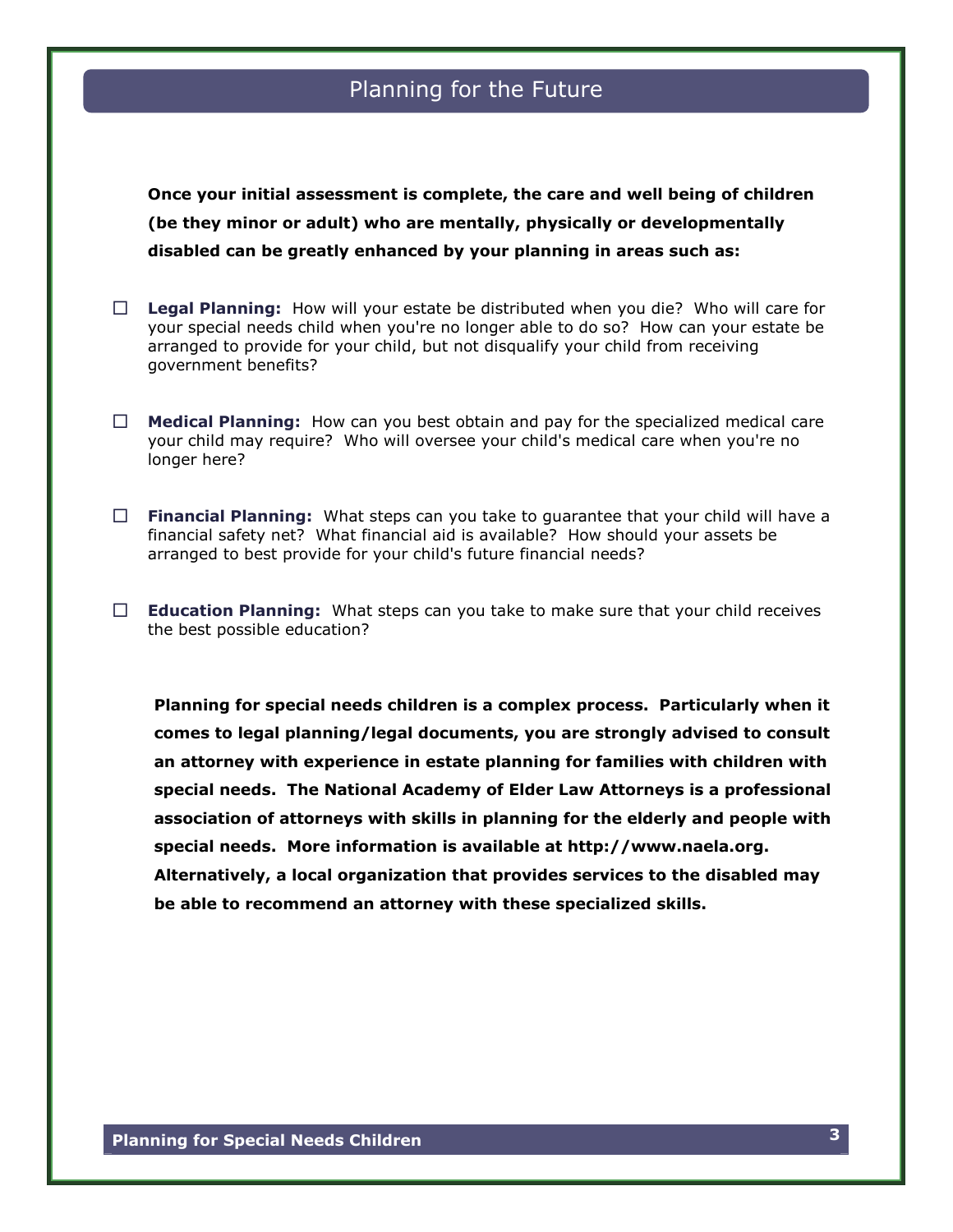## Legal Planning

**In planning for a special needs child, there are four primary legal issues that should be addressed:**

- **Wills:** The primary purpose of a will is to state how you want your assets distributed at your death.
- **Guardian:** If your child's condition warrants it, careful thought must be given to a future guardian or conservator for your child, after both parents are gone. Guardian of the person may be different from the trustee of financial assets.
- **Letter of Intent:** A letter of intent serves as a blueprint of what you want your child's life to be when you can no longer care for your child.
- □ **Special Needs Trust:** A type of trust that can receive and manage assets for the benefit of your disabled child, without disqualifying the child from receiving government benefits. Boilerplate wording from an attorney not experienced in this field will not suffice. Special Needs Trusts should be specific and include exact wording, so as not to disqualify the individual from receiving government support.

**As your child reaches adulthood, you may lose authority to make decisions for him or her. The final two documents below provide you with an opportunity to continue assisting your adult child in making appropriate decisions throughout his or her lifetime. Both documents should refer specifically to the Health Insurance Portability and Accountability Act of 1996 (HIPAA). This allows** disclosure of medical and hospital records and information to the "agent" and is not subject to federal regulation of privacy rules. Don't forget to identify **"alternateagents"to carry on for you after you are no longer able to do so.**

- **Power of Attorney:** A Power of Attorney is a legal instrument that is used to delegate legal authority to another person, giving that person the authority to make property, financial and other legal decisions for the person who executes the Power of Attorney.
- **Medical Directives:** In addition to recording the treatments an individual wishes to have or not have should he or she become unable to make those decisions, a medical directive also appoints a proxy…someone to make medical decisions for a person who cannot make medical decisions on his or her own.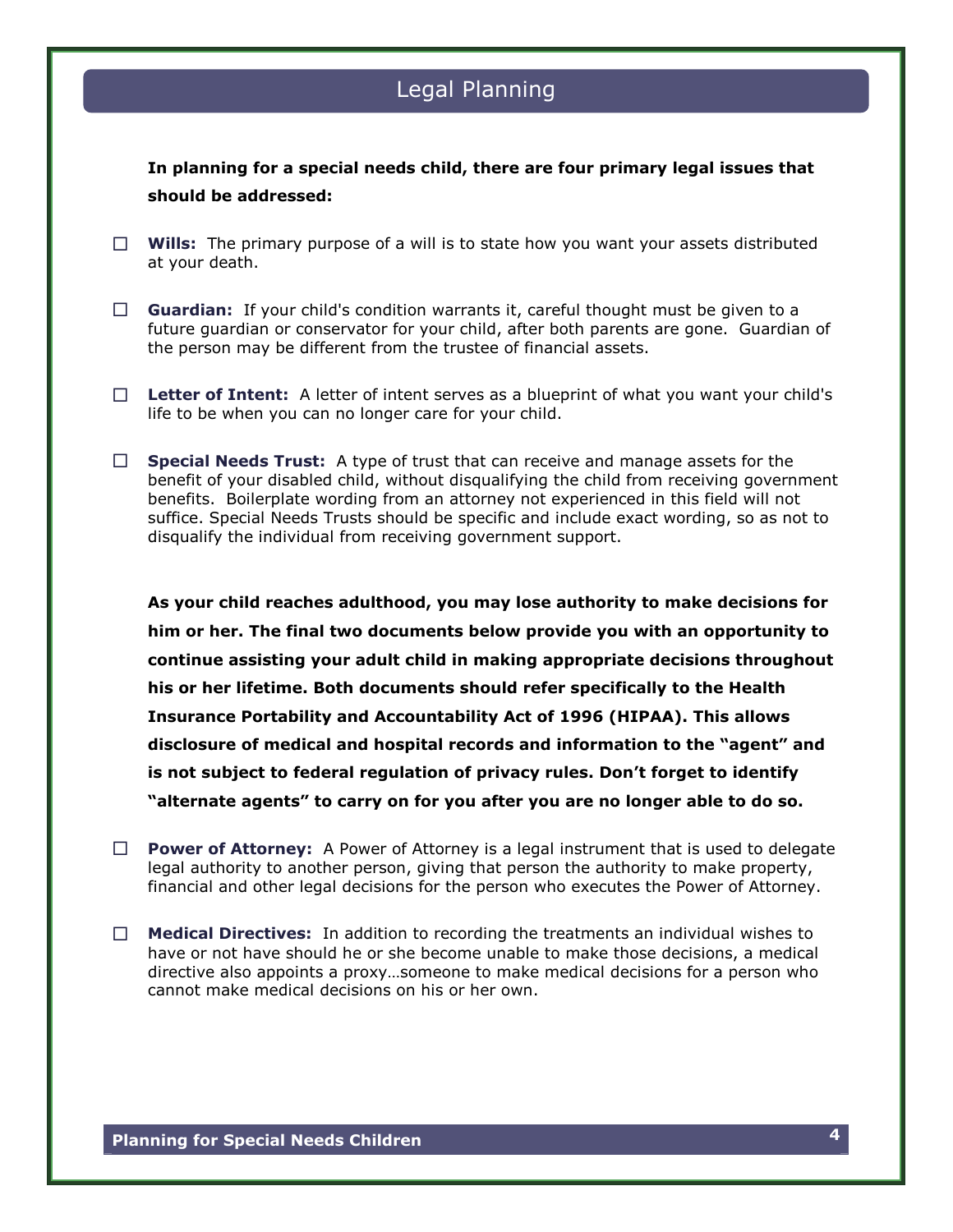### **Wills**

**A will is the legal document that states the actions you want taken after your death in regard to the disposition of your property, the guardianship of any minor or disabled children and the administration of your estate.**

If you die without a will, the state in which you reside will determine the above through the state's intestacy law. This means that the state will determine who receives your property, who becomes the guardian of your minor and/or disabled children and how your estate will be administered. Consider the potential implications for your special needs child:

- $\triangleright$  The court-appointed quardian may not be someone your child even knows.
- $\triangleright$  Any inheritance received by your child in excess of \$2,000 could disqualify the child from receiving needs-based government benefits.

**A will is an important first step in your legal planning...it sets everything else into motion.**

#### **Guardians**

**It's important to give careful thought to who will have responsibility for your special needs child after both parents are gone. While the laws regarding a guardian or conservator vary from state to state, this is the individual who will care for your child and manage their affairs when you're no longer available to do so.**

Among the various guardianship/conservatorship arrangements, there are two basic types you will need to select between. Your choice will be largely dependent on your evaluation of your child's developmental disabilities:

- **Limited Guardianship or Conservatorship:** The powers of the guardian or conservator are limited to reflect the needs of the disabled individual. A limited guardian or conservator is appropriate in the situation where your special needs child is capable of performing some, but not all, of the tasks of daily living and/or managing his or her financial resources.
- **General Guardianship or Conservatorship:** The guardian or conservator has full decision-making powers for a disabled individual, with respect to finances, living arrangements, medical care, etc.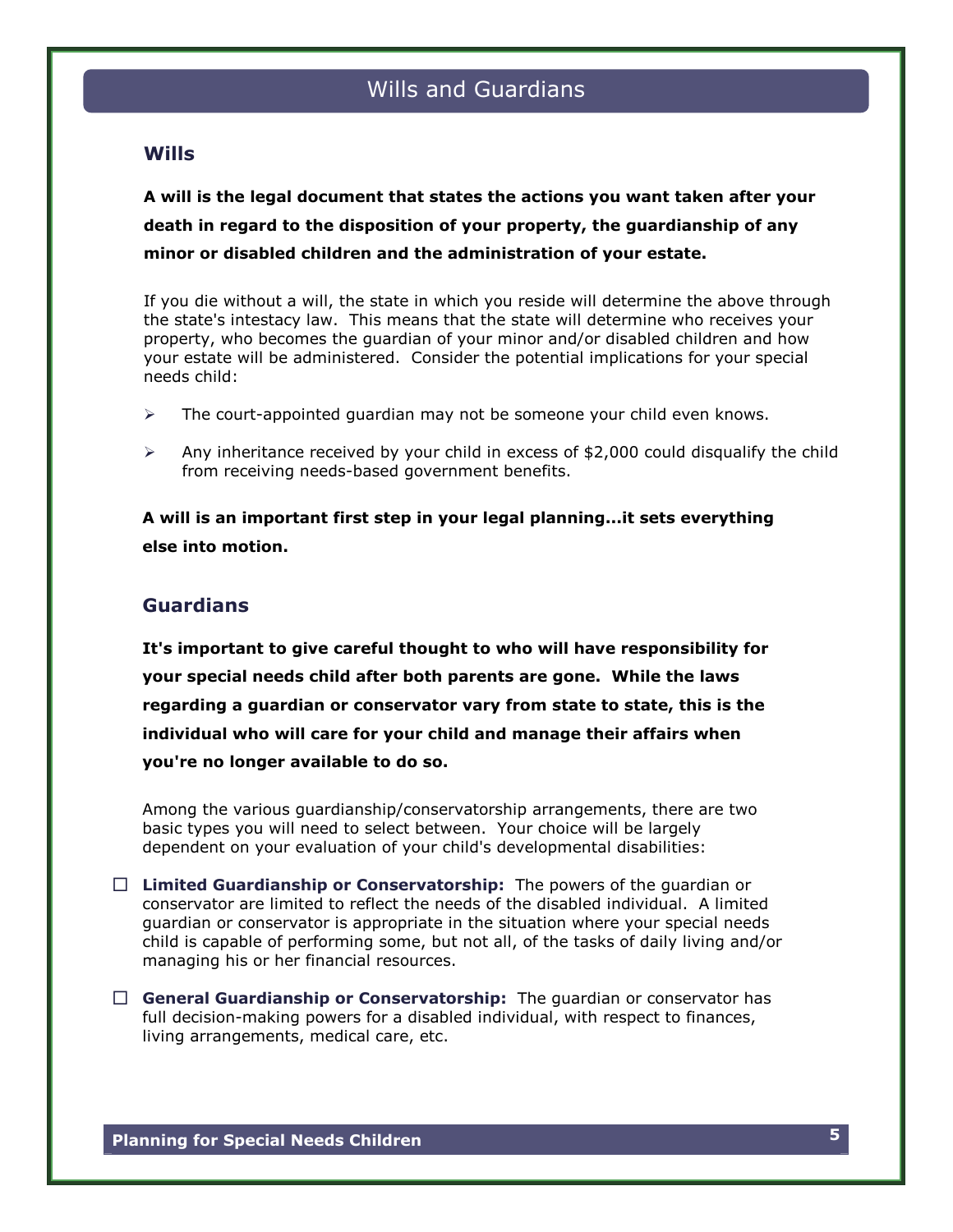## Letter of Intent

**A letter of intent is a blueprint of your child's situation and your wishes for your child when you are no longer there to carry them out. While not legally binding, the letter provides direction for the person or persons who will be caring for your child. You should start a letter of intent as soon as possible and update it as your child grows, including information such as:**

- $\Box$  Medical information about your child, including diagnosis, care and support the child currently receives, medications, emergency instructions, physicians, therapies, etc.
- $\Box$  A "snapshot" of your child's capabilities in regard to daily living skills (bathing, dressing, toileting, money management, cooking, etc.).
- $\Box$  Any special equipment your child needs, such as wheelchairs, shower chairs, modified computers, voice recognition software, utensils or plates, etc. Also who to contact to maintain this equipment or where to go to repair or replace it.
- $\Box$  Education your child has received, as well as future education you'd like your child to receive.
- $\Box$  Living arrangements...where would you (and your child) like for the child to live if something should happen to you? What happens when you just can't physically care for him or her anymore? Indicate whether you feel your child can live independently or would be better in a group environment. Be aware this item may need a long lead time (years) to put into place for independent living, depending upon where you live.
- $\Box$  Employment opportunities that you feel might be open to your child as a disabled adult.
- $\Box$  Social/behavioral information, such as activities and the types of toys your child enjoys, who your child likes to play with, plus any behavior management issues, including how you discipline your child.
- $\Box$  Dietary information, including food likes and dislikes, any special diet restrictions, problems swallowing, etc.
- $\Box$  Religious information as appropriate.

In addition, the letter of intent should include the child's vital information (full name, nick name, place and date of birth, Social Security number), plus the name and contact information of anyone involved in your child's life, such as a caseworker, school or work contact, financial advisor, executor of your will and/or the child's guardian. It's also a good idea to either include a set of the child's medical records or make reference to where those records are located. Finally, provide financial guidance, including information on medical insurance, financial resources available to the child and who to contact for assistance/additional information.

You may find completion of the Special Needs Questionnaire that begins on page 12 a good starting point in writing a letter of intent. In addition, the letter of intent is a "living document"...it needs to be updated periodically.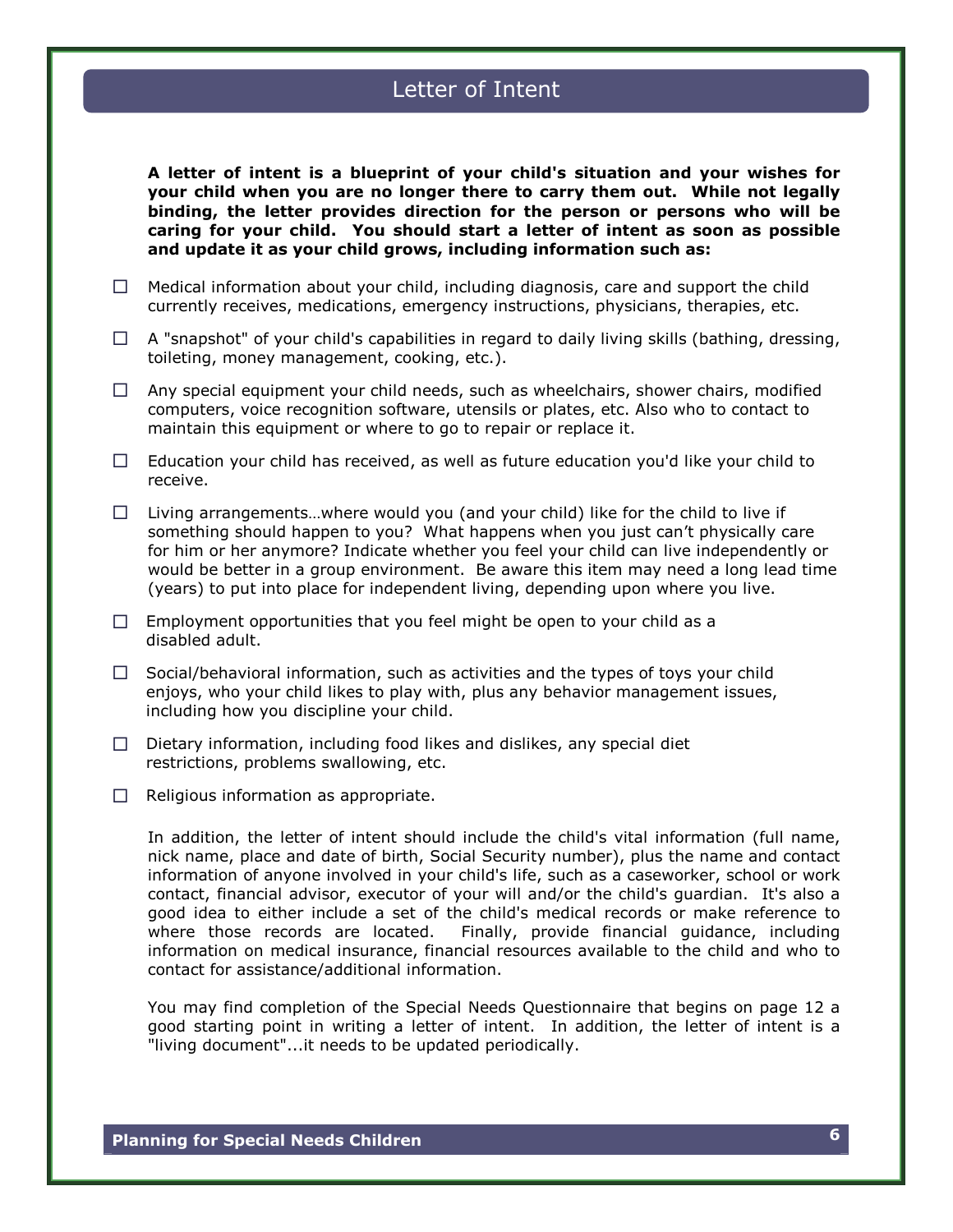## **The purpose of a special needs trust is to provide financial assets for your child's future care and well being, while maintaining the child's eligibility for government benefits.**

Under current federal law, an individual with more than \$2,000 in assets is disqualified from most needs-based government benefits. State assistance programs may also be based on need. If your child were to receive an inheritance from you directly, it's highly probable that the inheritance would disqualify your child from receiving needed benefits. **Do not leave assets to the child directly.**

With a special needs trust, however, you leave assets to the trust. The trust is managed by a trustee, who then can use trust assets on your child's behalf. Special needs trust requirements are stringent, so it's important that you consult with an experienced attorney in setting one up.

In a properly-structured special needs trust, the trust holds title to the property for the benefit of the disabled child or adult. The assets in the special needs trust can then be used to provide for the needs of the disabled individual, as well as to supplement benefits received from government assistance programs. For example, trust assets could be used to provide your child with:

- $\Box$  transportation, including purchase of a vehicle;
- $\Box$  training, rehabilitation or education programs;
- $\Box$  equipment;
- $\Box$  payment of medical, dental and eyesight needs;
- $\Box$  entertainment;
- $\Box$  payment of insurance premiums;
- $\Box$  companion/home health aides; and
- $\Box$  items to enhance quality of life/self-esteem.

A special needs trust can hold cash, as well as title to stocks, bonds, mutual funds, real estate and personal property. In addition, it can own and/or be the beneficiary of life insurance policies. Another use for special needs trusts is to receive any proceeds from personal injury settlements without jeopardizing eligibility for government benefits.

In order to retain eligibility for government benefits, it's important that well-intentioned family members, such as grandparents, understand that their will should bequeath assets to the special needs trust, and not directly to the disabled individual.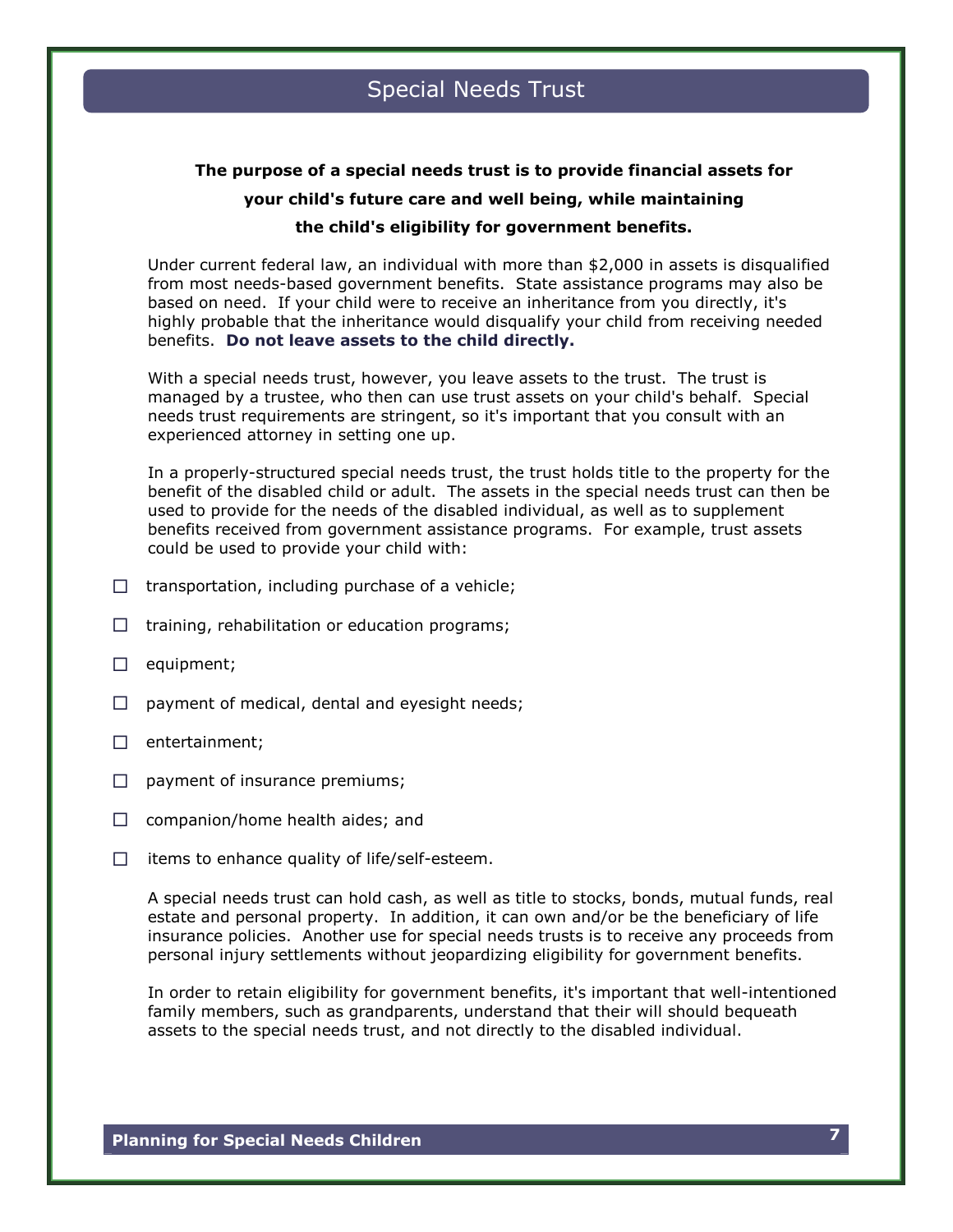**The medical treatment required for special needs children can be expensive, often beginning at or shortly after birth. Without insurance, the cost of medical care is staggering!**

 **If You Have Private Health Insurance:** Make certain you understand what the policy will and will not cover, particularly in regard to any specialized services, equipment or therapy. Make sure you obtain prior authorizations, or you could end up paying the bill. If your coverage is provided through a health maintenance organization (HMO) or preferred provider organization (PPO), confirm that the specialists needed by your child are part of the network. Understand when you can seek out-of-network care and what the cost will be to you. If a claim is denied, get a written explanation of the reason...you may want to appeal and resubmit the claim. Finally, a helpful tip is to request that a case manager be assigned to your child, which will then enable you to work consistently with someone who is familiar with your child's situation and needs.

Many private health plans cover students and disabled persons only until their 22nd birthday. Other plans will provide extended coverage beyond age 22 to a disabled dependent. Check with your benefits department or insurance company!

- **If Your Private Health Insurance Stops Covering Your Child at His or Her Age 22:** Your disabled child may be eligible for Medicaid coverage. Check with your county health or Social Security office. (In some states, disabled children can receive Medicaid coverage as early as age 14.).
- **If You Do Not Have Private Health Insurance:** Check with your county social services or Social Security office to determine what assistance may be available. Medicaid is a health care program for people with low incomes and limited assets. In most states, children who get SSI (Supplemental Security Income) benefits qualify for Medicaid. In many states, Medicaid comes automatically with SSI eligibility. In other states, you must sign up for it. Also, some children can get Medicaid coverage even if they don't qualify for SSI. In addition, the State Children's Health Insurance Program (SCHIP) enables states to insure children from working families with incomes too high to qualify for Medicaid, but too low to afford private health insurance. Your state Medicaid agency can provide more information about SCHIP.
- **Beginning at Your Disabled Child's Age 18:** Medicaid benefits are payable based on the child's own assets and income, even if your child is still living at home with you.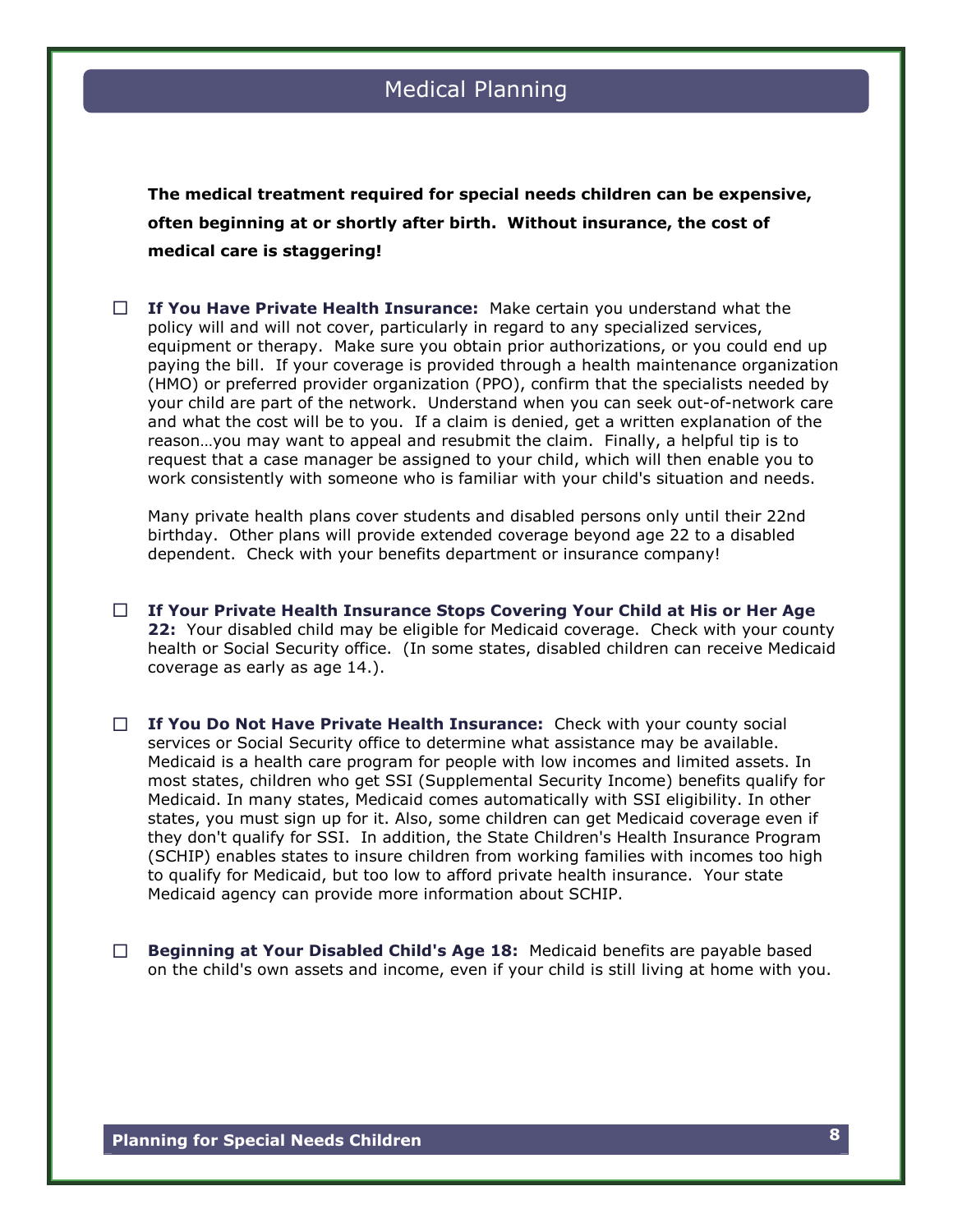# Financial Planning

#### **Government Benefits**

**Supplemental Security Income (SSI) benefits are payable to adults or children who are blind or disabled. SSI supplements a person's income up to a certain level, which varies from state to state.**

- $\Box$  In the case of disabled children under age 18, the parent's income and assets are considered when deciding if the child qualifies for SSI benefits.
- **Beginning at age 18,** SSI benefits are determined based upon the disabled person's income and assets. As a result, a child who was not eligible for SSI before age 18 may become eligible at age 18. To qualify for SSI benefits, the disabled person cannot have "countable resources" (assets) in excess of \$2,000 or "countable income" in excess of the maximum Federal benefit rate.
- **Additional financial resources** may be available through state and community programs. Consult with the appropriate federal, state, county and/or local agencies for assistance.

### **Other Financial Considerations**

**A special needs trust with no assets is worthless in providing for your child's future care and well being. These are some sources that you can consider for funding a special needs trust:**

- **Savings:** Based on your estimate of your child's future financial needs, begin a regular savings program.
- **Investments and Retirement Plans:** You may want to name a special needs trust as the beneficiary of an investment program and/or retirement plan.
- **Life Insurance:** Many special needs trusts are funded, at least in part, by life insurance. Why? Because life insurance is the only alternative that can produce a stated amount of money exactly when needed...at your death. Life insurance death benefits are generally paid free of income tax and, if ownership is properly structured, can be removed from your estate for estate tax purposes. Another advantage of funding a special needs trust with life insurance is that the rest of your estate can then be preserved for other family members.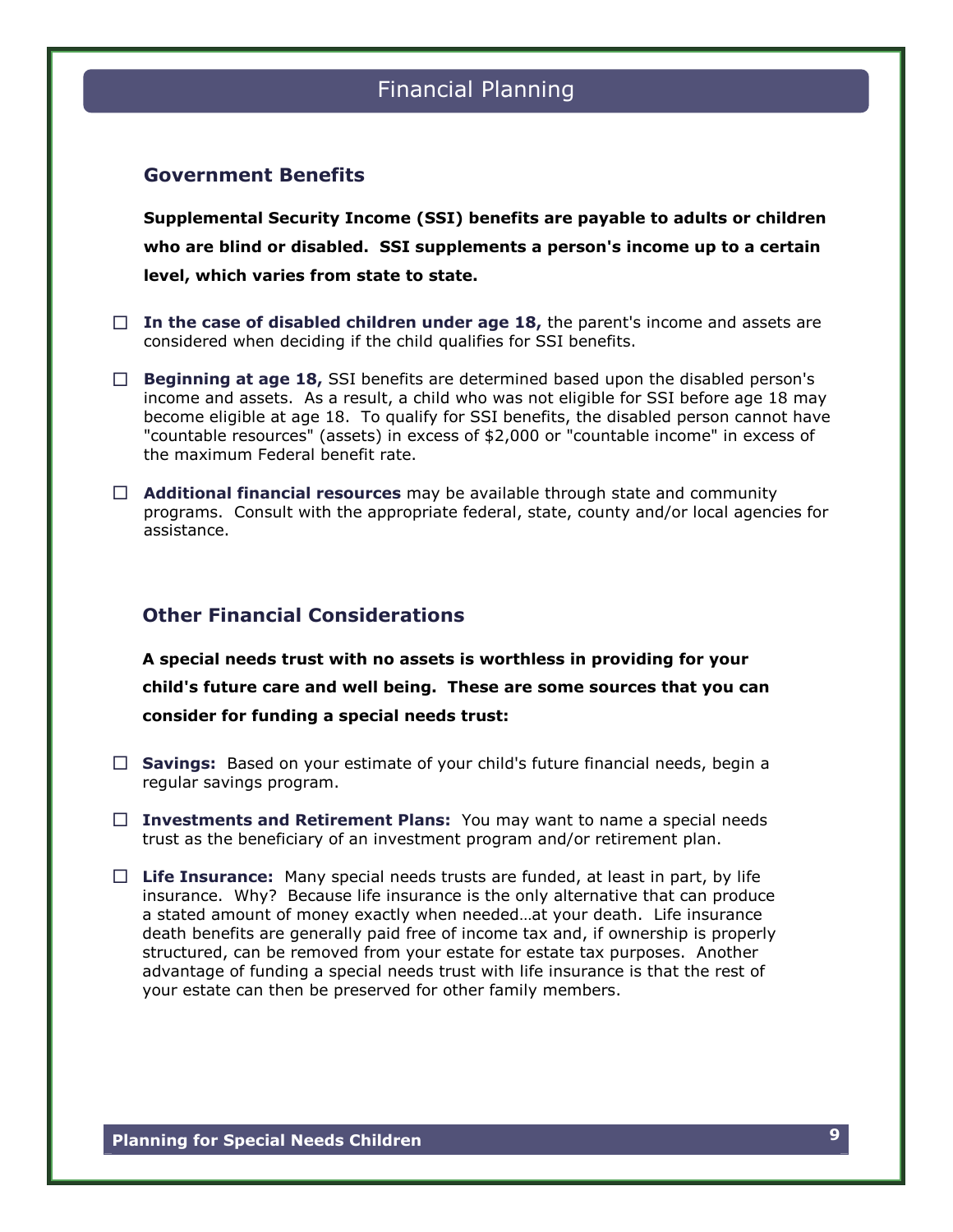**Undoubtedly, you want your child to receive the best education possible. To assure this outcome requires that you become your child's advocate and a participant in your child's education plan.**

The first step is an understanding of the education laws that apply to children with disabilities.

### **Individuals with Disabilities Education Act (IDEA)**

The Individuals with Disabilities Education Act requires that special needs children receive:

- **1.** A free appropriate public education from ages 3 through 21.
- **2.** Education provided as close to home as possible with children who do not have disabilities.
- **3.** Additional services, such as speech therapy, occupational therapy or a classroom aide, which are designed to meet their unique needs and prepare them for employment and independent living.
- **4.** An assessment to determine their needs.

The law provides two guarantees:

- **Individualized Education Plan (IEP):** The IEP is a written statement of your child's abilities and impairments. It's developed by a team that includes you, school district personnel and educational professionals who have evaluated your child and his or her abilities. The IEP must be reviewed at least annually.
- **Due Process:** As a parent, you have both rights and responsibilities in relation to your child's IEP. Due process provides a mechanism for resolution of any disagreements regarding a child's IEP.

**Before your child approaches age 22,** you are advised to have a plan in place to address the issues that are sure to arise as your child transitions out of the public education system. Depending on the nature of your child's disability, this plan may include additional educational or vocational services, work, or ongoing rehabilitation and medical services. Planning for these needs requires research done on your part **years** before your child reaches age 22. Many special needs children are of average or above average intellect. There are many colleges whose programs may be appropriate for your son or daughter. If he or she can obtain a college degree, it will greatly enhance employability.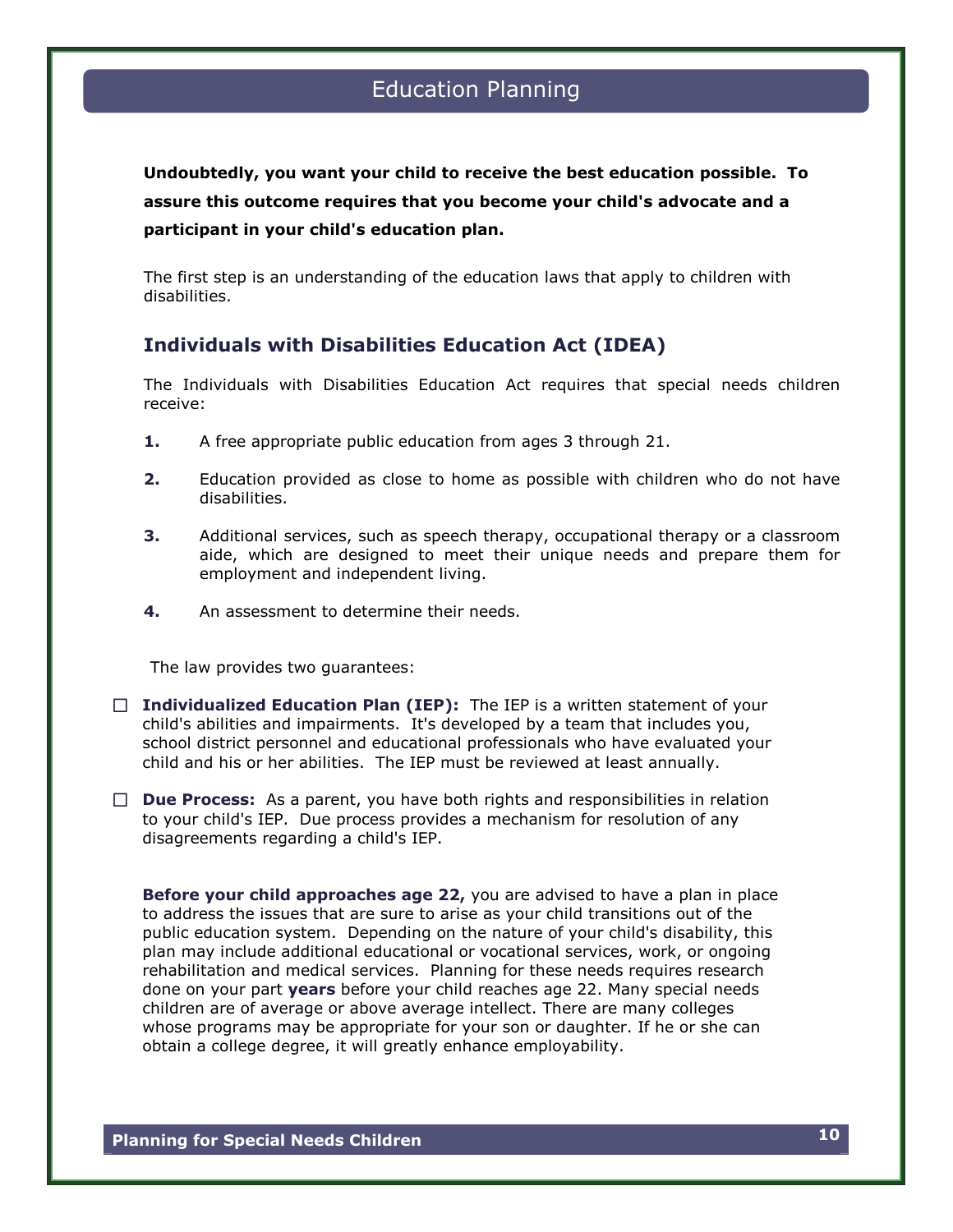## Help and Advice

**Parenting a special needs child has its own unique set of joys and challenges. While you are undoubtedly the foremost expert on your child and his or her needs, desires and future aspirations, it can be a daunting task to undertake special needs planning on your own.**

Because of the specialized nature of special needs planning, seek out professionals attorneys, trust officers, financial advisors - with experience in the special needs planning process. Guidance counselors, special education professionals and other parents with special needs children can also be great resources to tap into.

In addition, there are a variety of organizations whose purpose is to provide assistance to people with disabilities and their families. We offer a few here in the hope they will be of assistance to you:

- **National Information Center for Children & Youth with Disabilities (NICHCY) (www.nichcy.org):** A national information and referral center providing information on disabilities and disability-related issues for families, educators and other professionals. Available in English and Spanish.
- **National Association of Parents with Children in Special Education (www.napcse.org):** A place where parents of children in special education can find information on how to be their child's best advocate.
- **Exception Parent Magazine (www.eparent.com):** A publication for families of children and young adults with disabilities and special needs.
- **Parents Helping Parents (www.php.com):** A parental resource center whose mission is to help children with special needs reach their full potential.

## **A Final Note**

The planning process shouldn't stop as your child gets older. As he or she ages, so do we. There are certain issues that we all need to address regarding our final arrangements. It is most helpful to your family members if pre-planning and/or prefunding of your own final wishes are set in place when you feel it is appropriate.

In addition, there is currently a unique feature of the Social Security System that occurs when a parent of a disabled child or adult applies for retirement benefits. As part of the interview, you will be asked if you have a disabled child. The good news is that a "yes" answer provides that child with an additional income stream of Social Security benefits from your retirement income. The bad news is that it also complicates the situation since it eliminates the opportunity for the child to receive SSI and Medicaid benefits directly. Depending on your child's disability, Medicaid benefits may be particularly important. Medicaid, for example, will pay for home aides for your child, while Medicare will not. Be sure to check...additional Medicaid benefits may be available through your state Social Services Division.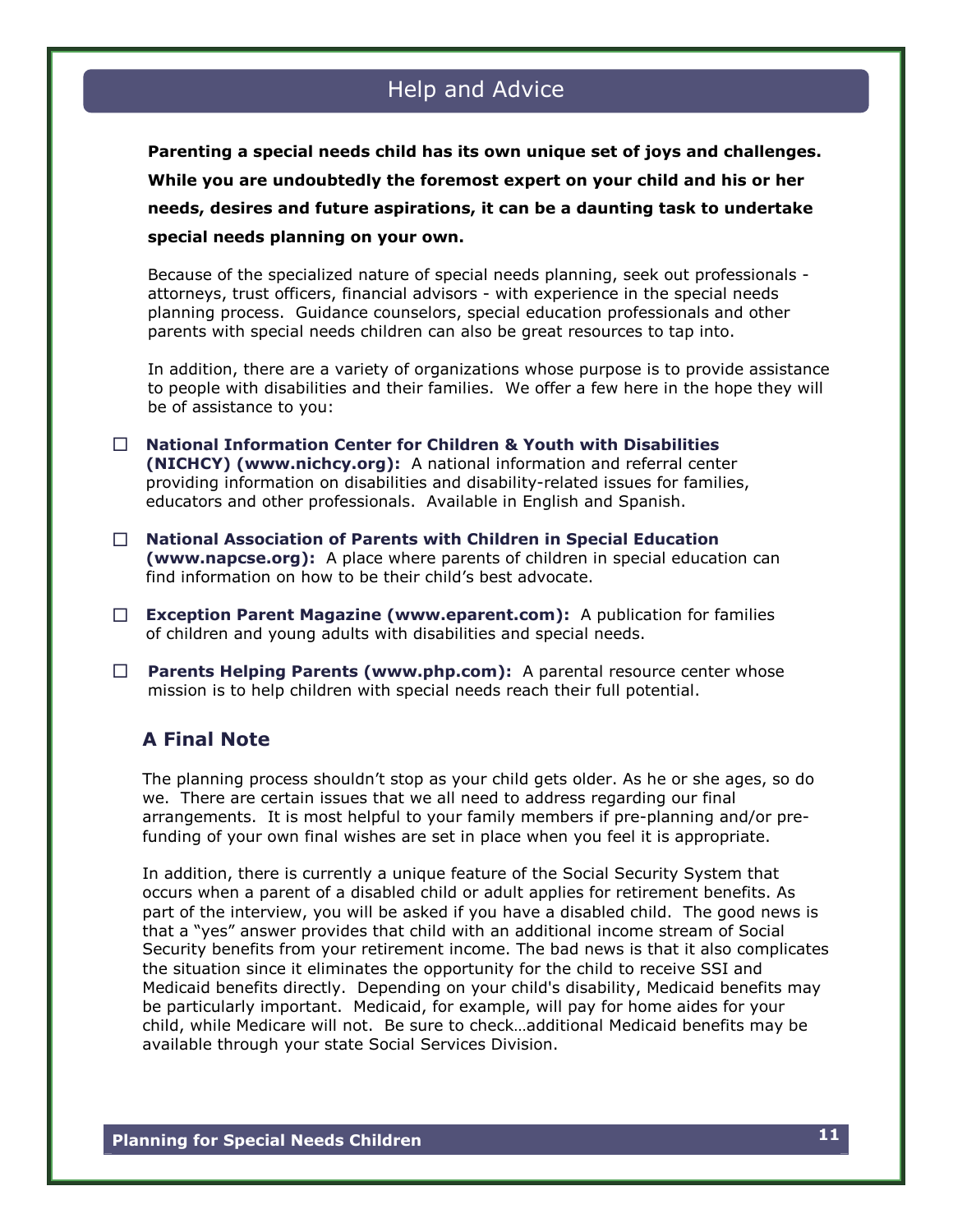# Special Needs Questionnaire

| 1. | Name of son or daughter:<br><u> 1980 - Johann Stoff, deutscher Stoffen und der Stoffen und der Stoffen und der Stoffen und der Stoffen und der</u>        |
|----|-----------------------------------------------------------------------------------------------------------------------------------------------------------|
| 2. | Child's date of birth:                                                                                                                                    |
| 3. | What are your child's primary disabilities?                                                                                                               |
|    |                                                                                                                                                           |
|    |                                                                                                                                                           |
| 4. | What is the degree of disability?                                                                                                                         |
|    | Moderate:                                                                                                                                                 |
|    | Severe or Profound:                                                                                                                                       |
|    | Other:                                                                                                                                                    |
| 5. | Does your child have any additional disabilities? If so, describe:                                                                                        |
|    |                                                                                                                                                           |
| 6. | What are your child's capabilities and limitations (e.g., can he or she read, dress<br>himself or herself, use public transportation, drive a car, etc.)? |
|    |                                                                                                                                                           |
|    |                                                                                                                                                           |
| 7. | Does your child have any special medical needs?                                                                                                           |
|    |                                                                                                                                                           |
|    |                                                                                                                                                           |
|    |                                                                                                                                                           |
|    |                                                                                                                                                           |
|    |                                                                                                                                                           |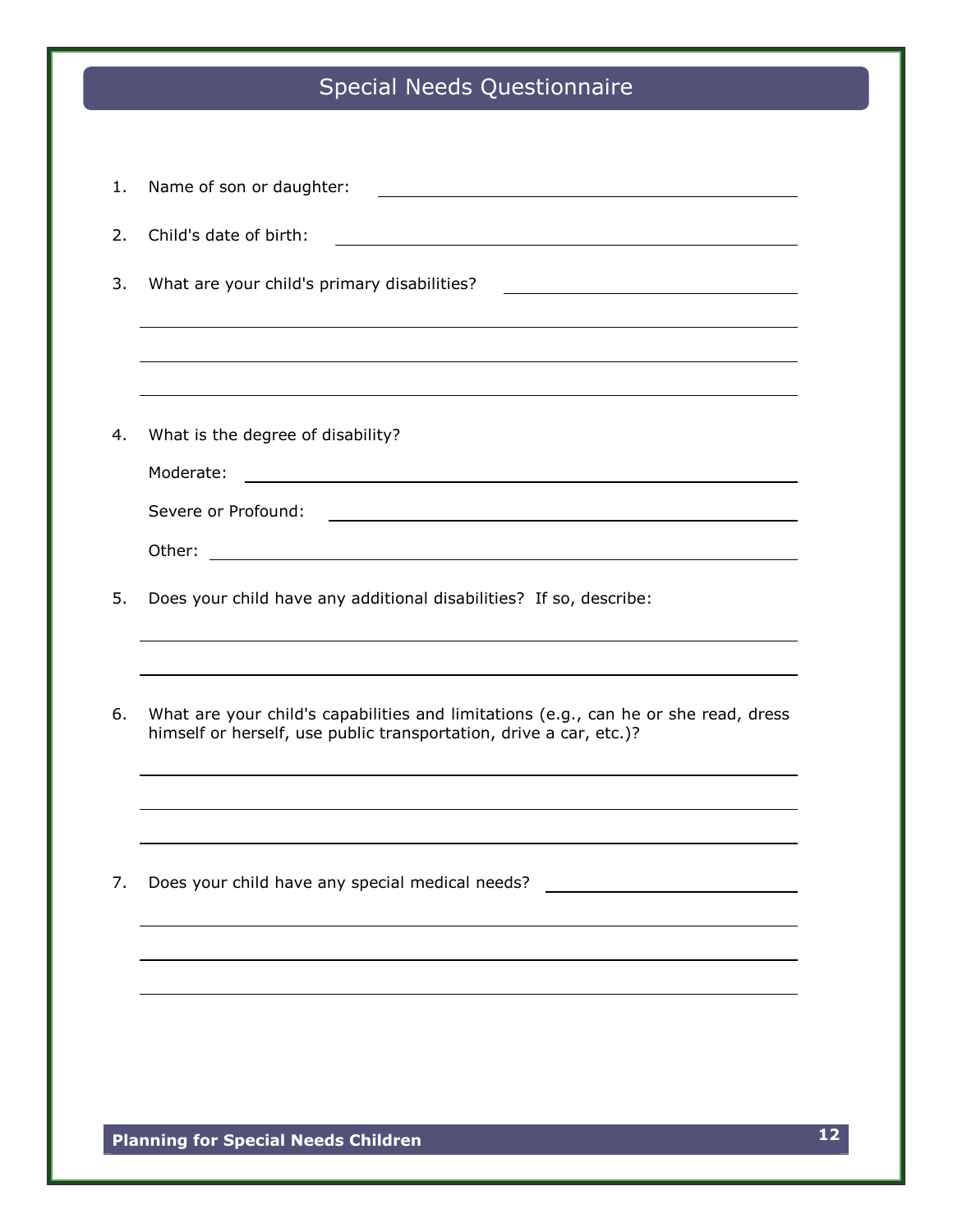# Special Needs Questionnaire (continued)

|     |                                                                                                                 |            | Does your child require regular medication? What kind?                                                                                                                                                                               |  |
|-----|-----------------------------------------------------------------------------------------------------------------|------------|--------------------------------------------------------------------------------------------------------------------------------------------------------------------------------------------------------------------------------------|--|
|     |                                                                                                                 |            |                                                                                                                                                                                                                                      |  |
| 9.  | What are your child's current living arrangements? _____________________________                                |            |                                                                                                                                                                                                                                      |  |
|     |                                                                                                                 |            |                                                                                                                                                                                                                                      |  |
| 10. | What are your child's wishes and your own wishes concerning his or her living<br>arrangements after your death? |            |                                                                                                                                                                                                                                      |  |
|     |                                                                                                                 |            |                                                                                                                                                                                                                                      |  |
| 11. | Is your child enrolled in an education or training program?                                                     |            |                                                                                                                                                                                                                                      |  |
| 12, | Does your child work? If so, where?                                                                             |            |                                                                                                                                                                                                                                      |  |
|     |                                                                                                                 |            |                                                                                                                                                                                                                                      |  |
| 13. | If your child works, is it in:<br>Supported Employment?                                                         | $Yes \_\_$ | $No \underline{\hspace{2cm}}$                                                                                                                                                                                                        |  |
|     | Sheltered Workshop?                                                                                             |            | Yes No                                                                                                                                                                                                                               |  |
| 14. | If your child works, give a general idea of his or her earnings:                                                |            | <u>and the company of the company of the company of the company of the company of the company of the company of the company of the company of the company of the company of the company of the company of the company of the com</u> |  |

**Planning for Special Needs Children 13**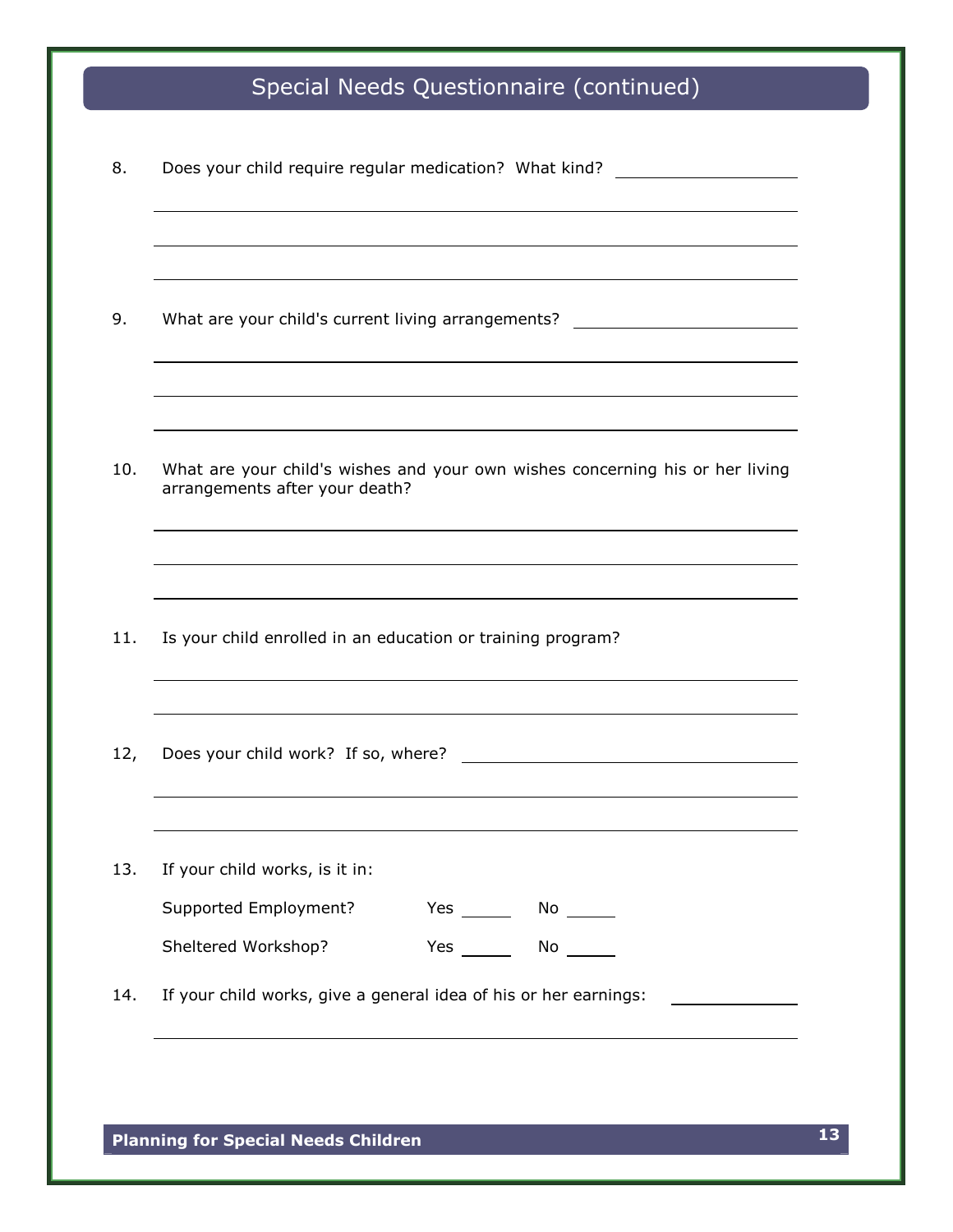# Special Needs Questionnaire (continued)

15. Does your child have any assets in his or her own name? If so, give nature and value:

Held by a custodian or in a Uniform Gift to Minors Act account?

Value: \$

Name and address of custodian:

16. Has anyone other than the parents provided for your child through Will, insurance, or any other way? If so, in what way and in what amount?

17. Has a legal guardianship for your child or his or her property been established? Where? Who is the guardian?

18. Has a trust been established for your child? What type? By whom? Who is the trustee?

**Planning for Special Needs Children 14**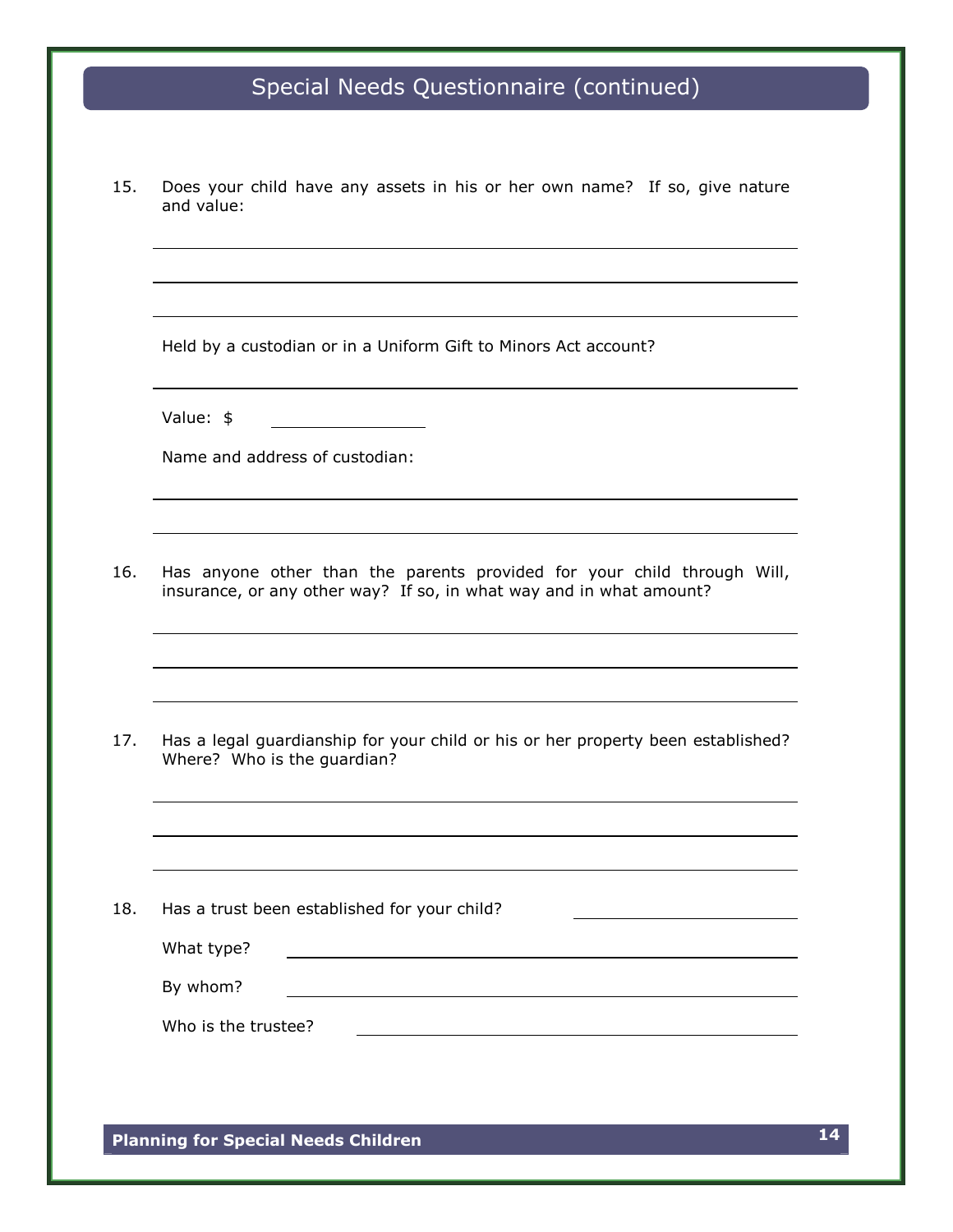# Special Needs Questionnaire (continued)

| 19. |                                                               | Does your child presently receive any of the following:                                                        |                                 |               |
|-----|---------------------------------------------------------------|----------------------------------------------------------------------------------------------------------------|---------------------------------|---------------|
|     | a.                                                            | <b>SSI Benefits</b>                                                                                            | Monthly Payment: \$ ___________ |               |
|     | b.                                                            | Social Security<br><b>Disability Benefits</b>                                                                  | Monthly Payment: \$ ___________ |               |
|     | $C_{\bullet}$                                                 | <b>Other Disability</b><br>Benefits?<br>(Specify source)                                                       | Amount:                         | $\frac{1}{2}$ |
|     | d.                                                            | Other Regular<br>Unearned Income?                                                                              | Amount:                         | $\frac{1}{2}$ |
| 20. | Is your child covered by:                                     |                                                                                                                |                                 |               |
|     | a.                                                            | Medicaid?                                                                                                      |                                 |               |
|     | b.                                                            | Medicare?                                                                                                      |                                 |               |
|     | $C_{1}$                                                       | Other government programs?                                                                                     |                                 |               |
| 21. | What are your child's current or projected monthly expenses?: |                                                                                                                |                                 |               |
|     | a.                                                            | Housing:                                                                                                       | \$                              |               |
|     | a.                                                            | Transportation:                                                                                                | \$                              |               |
|     | a.                                                            | Personal Expenses:                                                                                             | \$<br><u> Albanya (Albanya)</u> |               |
|     | a.                                                            | Repair/Replacement Expenses:                                                                                   | \$                              |               |
|     | a.                                                            | Other: and the contract of the contract of the contract of the contract of the contract of the contract of the | \$                              |               |

| <b>Notes</b> |
|--------------|
|              |
|              |
|              |
|              |
|              |
|              |
|              |

**Planning for Special Needs Children 15**